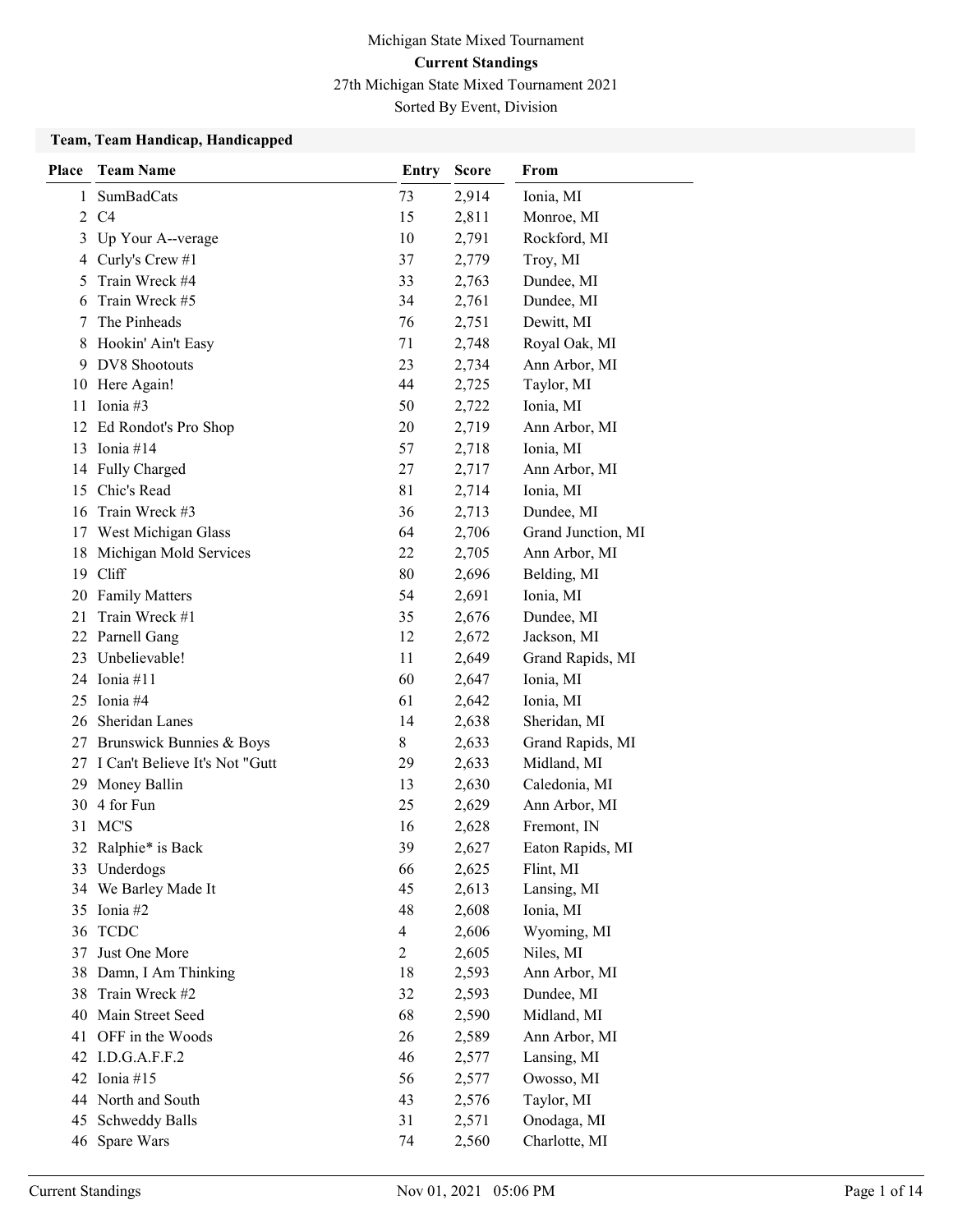Sorted By Event, Division

### Team, Team Handicap, Handicapped

| <b>Place</b> | <b>Team Name</b>       | Entry        | <b>Score</b> | From             |
|--------------|------------------------|--------------|--------------|------------------|
|              | 47 Why Not             | 79           | 2,555        | Ionia, MI        |
| 48           | Gage/Cliff             | 70           | 2,552        |                  |
| 49           | Unbowlievable          | 38           | 2,551        | Hamilton, MI     |
| 50           | Ionia #5               | 51           | 2,547        | Ionia, MI        |
| 51           | <b>Trouble Markers</b> | 59           | 2,542        | Ionia, MI        |
| 52           | B & H Express          | 7            | 2,538        | Vassar, MI       |
|              | 52 BAMN                | 28           | 2,538        | Charlotte, MI    |
| 54           | Negative Ghostrider    | 65           | 2,527        | Hudsonville, MI  |
| 55           | T.O.S.S. Up!           | 21           | 2,522        | Ann Arbor, MI    |
| 56           | Pepper's Gang          | 6            | 2,521        | Niles, MI        |
| 57           | 2 Lefty and The Girls  | 49           | 2,515        | Ionia, MI        |
| 58           | Pheiffer Collision     | 9            | 2,513        | Ada, MI          |
| 58           | Ten In Da Pit          | 17           | 2,513        | Ann Arbor, MI    |
| 60           | Ionia #10              | 77           | 2,508        | Ionia, MI        |
| 61           | B's Compassionate Care | 69           | 2,498        | Stanton, MI      |
|              | 62 OK                  | 78           | 2,496        | Ionia, MI        |
| 63           | Just Two More          | $\mathbf{1}$ | 2,493        | South Bend, IN   |
| 64           | Ajs Pro Shop           | 30           | 2,486        | Wyoming, MI      |
|              | 65 RRTE                | 58           | 2,483        | Ionia, MI        |
| 66           | <b>Tipsy Tuesday</b>   | 75           | 2,464        | Lansing, MI      |
| 67           | Frickin' Corner Pin    | 24           | 2,436        | Ann Arbor, MI    |
| 68           | Wolf Pack              | 42           | 2,427        | Grand Rapids, MI |
| 69           | Greenridge Realty      | 53           | 2,422        | Ionia, MI        |
| 70           | Tonia #6               | 52           | 2,413        | Ionia, MI        |
| 71           | Haase & Haase          | 5            | 2,390        | Niles, MI        |

The lowest score to cash is 2717.

#### Team, Team Optional Scratch, Scratch

| Place | <b>Team Name</b>                  | Entry | <b>Score</b> | From             |
|-------|-----------------------------------|-------|--------------|------------------|
|       | 1 Ed Rondot's Pro Shop            | 20    | 2,609        | Ann Arbor, MI    |
| 2     | Brunswick Bunnies & Boys          | 8     | 2,543        | Grand Rapids, MI |
| 3     | Michigan Mold Services            | 22    | 2,526        | Ann Arbor, MI    |
| 4     | Ralphie* is Back                  | 39    | 2,448        | Eaton Rapids, MI |
| 5.    | DV8 Shootouts                     | 23    | 2,440        | Ann Arbor, MI    |
| 6     | $T.O.S.S.$ Up!                    | 21    | 2,416        | Ann Arbor, MI    |
| 7     | <b>BAMN</b>                       | 28    | 2,383        | Charlotte, MI    |
| 8     | Ajs Pro Shop                      | 30    | 2,376        | Wyoming, MI      |
| 9     | <b>TCDC</b>                       | 4     | 2,362        | Wyoming, MI      |
| 10    | Negative Ghostrider               | 65    | 2,330        | Hudsonville, MI  |
| 11    | Wolf Pack                         | 42    | 2,303        | Grand Rapids, MI |
|       | 12 Frickin' Corner Pin            | 24    | 2,240        | Ann Arbor, MI    |
|       | 13 Damn, I Am Thinking            | 18    | 2,214        | Ann Arbor, MI    |
|       | 14 B & H Express                  | 7     | 2,197        | Vassar, MI       |
|       | 15 Unbelievable!                  | 11    | 2,187        | Grand Rapids, MI |
|       | The lowest score to cash is 2448. |       |              |                  |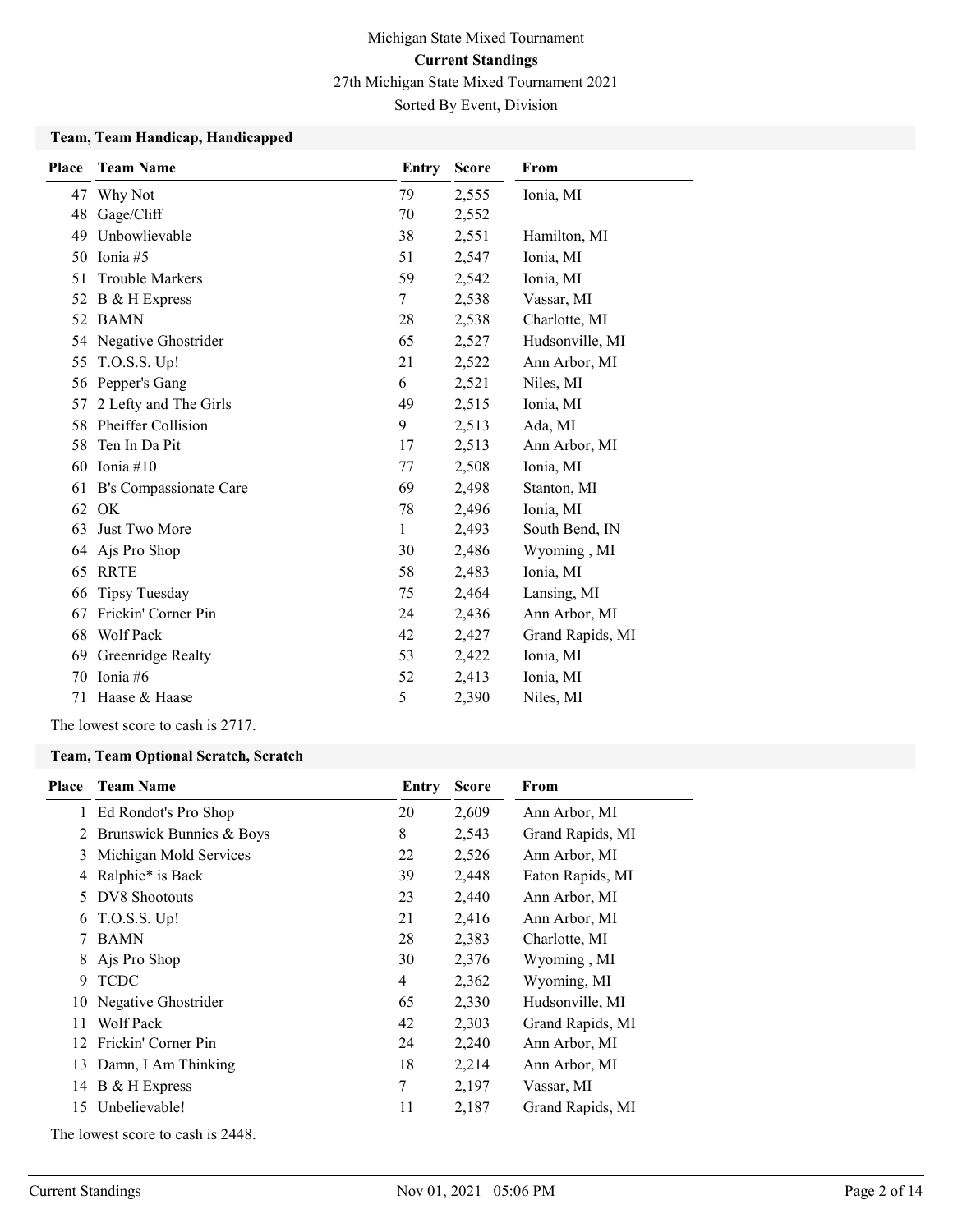Sorted By Event, Division

#### Doubles, Doubles Handicap, Handicapped

| <b>Place</b> | <b>Team Name</b>                                                          | <b>Entry</b> | <b>Score</b>   | From                    |
|--------------|---------------------------------------------------------------------------|--------------|----------------|-------------------------|
|              | 1 Bissett D'Lyn C. \ Bissett Richard D.                                   | 46           | 1,541          | Lansing, MI             |
| 2            | Scott Jennifer P. \ Schneider John R.                                     | 23           | 1,513          | Ann Arbor, MI           |
| 3            | Gregory Amy \ Goode Brian                                                 | 66           | 1,497          | Flint, MI               |
|              | 4 Bristow Melissa \ Bristow Dennis                                        | 33           | 1,492          | Dundee, MI              |
| 5.           | Butler Michelle L. \ Butler Norman J.                                     | 48           | 1,487          | Ionia, MI               |
| 6            | Stahl-Nash Deborah A. \ Butler Norman J.                                  | 73           | 1,468          | Ionia, MI               |
| 7            | Jurries Frances M. \Radant Rodney A.                                      | 17           | 1,455          | Ann Arbor, MI           |
| 8            | Coppins Kellie A. \Kachelski Kyle                                         | 74           | 1,444          | Charlotte, MI           |
| 9            | Mauric Dawn E. \ Mauric George J.                                         | 12           | 1,436          | Jackson, MI             |
| 10           | Lynn Dennis A. Jr \ Smith Nicole M.                                       | 57           | 1,429          | Ionia, MI               |
| 11           | Shingleton Leslie \ Shingleton Dan                                        | 33           | 1,426          | Dundee, MI              |
|              | 12 Divert Dawn B. \ Divert Hunter                                         | 27           | 1,423          | Ann Arbor, MI           |
|              | 13 Marlin Gerald D. Sr \ Marlin Christina                                 | 6            | 1,421          | Niles, MI               |
|              | 13 Paisley Charolotte \ Francis Russel                                    | 25           | 1,421          | Ann Arbor, MI           |
|              | 15 Soltys Nancy \ Vincent Arthur W.                                       | 38           | 1,416          | Hamilton, MI            |
|              | 16 Vincent Carol L. \ Vincent Arthur W.                                   | 38           | 1,415          | Hamilton, MI            |
|              | 17 Hamilton Tasha \ Hamilton John T.                                      | 64           | 1,414          | Grand Junction, MI      |
|              | 18 Henion Sheila M. \Hart Devon                                           | 52           | 1,412          | Ionia, MI               |
|              | 19 McDonald Pat \ Cliff Josette                                           | 80           | 1,400          | Belding, MI             |
|              | 20 Mase Sally J. \ Mase Tommee                                            | 16           | 1,396          | Fremont, IN             |
| 21           | Page Dustin \Page Alexis                                                  | 77           | 1,393          | Ionia, MI               |
|              | 22 Diehl Ben \ Diehl Tona                                                 | 59           | 1,391          | Ionia, MI               |
|              | 23 Towler Linda G. \Towler William A.                                     | 27           | 1,383          | Ann Arbor, MI           |
|              | 24 Klingler Chelsey \ Klingler Andrew M.                                  | 30           | 1,382          | Wyoming, MI             |
|              | 25 Lynn Dennis A. Jr \ Lynn Marva                                         | 60           | 1,381          | Ionia, MI               |
|              | 25 Bennett Carrie A. \Bennett Andrew C.                                   | 71           | 1,381          | Royal Oak, MI           |
|              | 27 Logsdon Kelly \ Logsdon Danny                                          | 32           | 1,378          | Dundee, MI              |
| 27           | Diehl Kymberlee \ Read Tony                                               | 81           | 1,378          | Ionia, MI               |
|              | 29 Block Ann L. \ Ried Thomas W.                                          | 44           | 1,377          | Taylor, MI              |
|              | 30 Kelley Sherri R. \Kelley Nicholas J.                                   | 50           | 1,376          | Ionia, MI               |
|              | 31 Fisher Jay \McCarron Stacy L.                                          | 10           | 1,374          | Rockford, MI            |
|              | 31 Greenhoe Kathi \ Shindorf Tyler                                        | 56           | 1,374          | Owosso, MI              |
|              | 33 Wright Ken R. Jr \ Wright Elaine C.                                    | 39           | 1,372          | Eaton Rapids, MI        |
| 34           | Judd Sheila M. \Bennett Adam M.                                           | 71           | 1,368          | Royal Oak, MI           |
|              | 34 Kirtley Brenda A. \Cliff Jordan D.                                     | 80           | 1,368          | Belding, MI             |
|              | 36 Reams Tondra L. \Meyers Eric                                           | 58           | 1,365          | Ionia, MI               |
|              | 37 Wrather Renee \ Beagle Matthew                                         | 76           | 1,364          | Dewitt, MI              |
| 38           | Ciantar Loretta M. \Ciantar Michael                                       | 15           | 1,358          | Monroe, MI              |
|              | 39 Pence Darrell D. \Pence Donna L.                                       | 6            | 1,355          | Niles, MI               |
| 39<br>39     | Krick Lynne L. \Krick Kendall R.<br>Cliff Josette \ Cliff Jordan D.       | 50<br>70     | 1,355          | Ionia, MI               |
|              |                                                                           |              | 1,355          |                         |
|              | 42 Diehl Kymberlee \ Diehl John                                           | 49           | 1,353          | Ionia, MI               |
|              | 43 Perkins Kay E. \ Matson Larry R.<br>44 Butler Michelle L. \ Diehl John | 43           | 1,351          | Taylor, MI              |
|              | 45 Cook Lisa \ Dunford Leonard                                            | 54<br>32     | 1,348<br>1,345 | Ionia, MI<br>Dundee, MI |
|              |                                                                           | 54           |                |                         |
|              | 46 Diehl Kymberlee \ Butler Norman J.                                     |              | 1,344          | Ionia, MI               |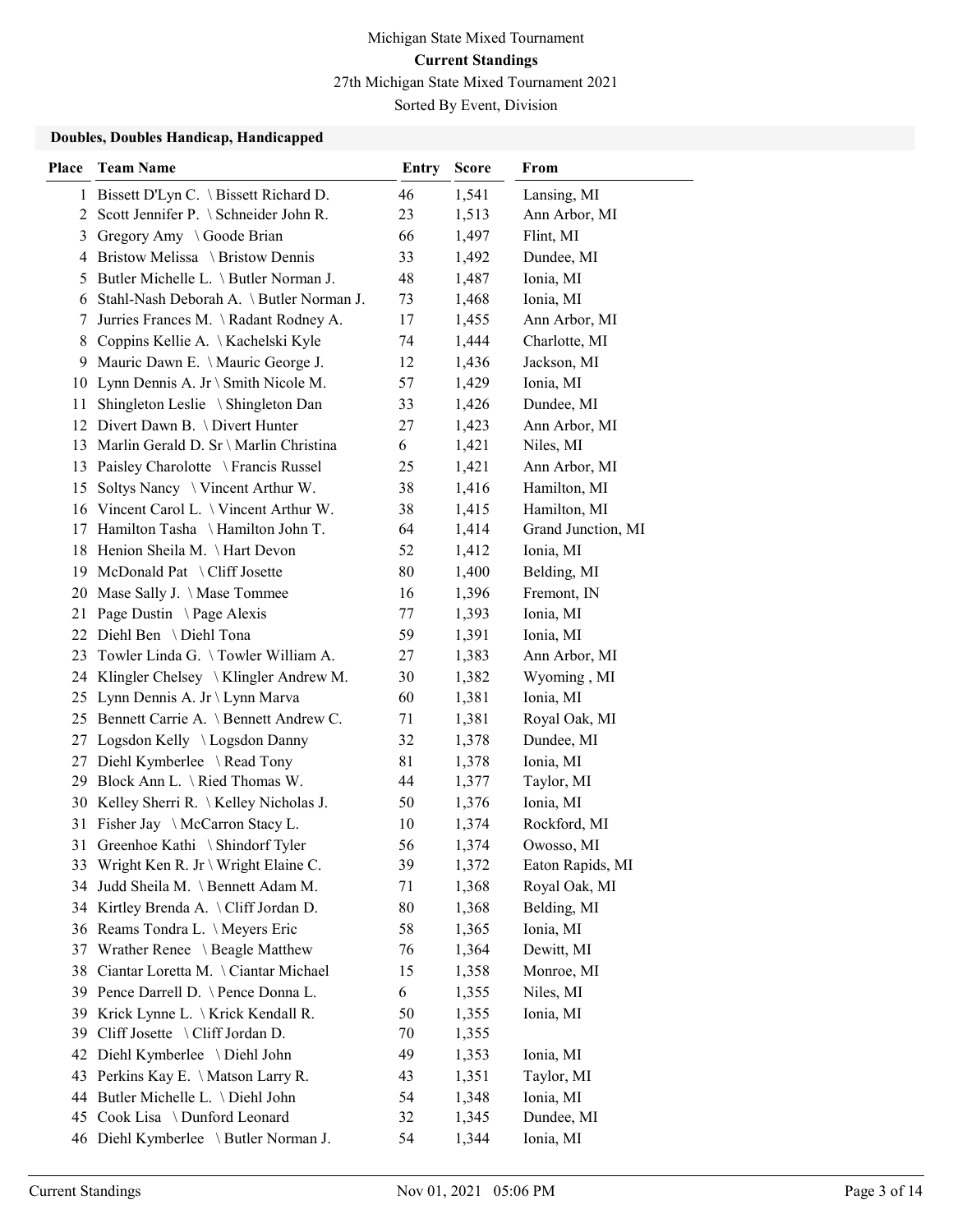Sorted By Event, Division

#### Doubles, Doubles Handicap, Handicapped

| <b>Place</b> | <b>Team Name</b>                            | <b>Entry</b>   | <b>Score</b> | From               |
|--------------|---------------------------------------------|----------------|--------------|--------------------|
|              | 47 Blanchard Kayla M. \Risner William A.    | 22             | 1,343        | Ann Arbor, MI      |
|              | 48 Chapman Tess A. \Peterson Jeremy         | 52             | 1,340        | Ionia, MI          |
|              | 48 Walczak Lora J. \Kenyon Brian            | 53             | 1,340        | Ionia, MI          |
|              | 50 Ritsema Tracey M. \Cann Matthew L.       | 13             | 1,336        | Caledonia, MI      |
|              | 51 Brammell Margaret \ Groner Marcus        | 59             | 1,334        | Ionia, MI          |
| 51           | Diehl Kymberlee \ Kelley Nicholas J.        | 79             | 1,334        | Ionia, MI          |
|              | 53 Borrello Amber M. \ Stuart Todd A.       | 65             | 1,333        | Hudsonville, MI    |
|              | 54 Martin Mary R. \ Morris Charles E.       | 24             | 1,329        | Ann Arbor, MI      |
| 55           | Mier Shannon D. \ Hart Devon                | 61             | 1,328        | Ionia, MI          |
|              | 56 DeBoer Gabrielle \DeBoer James M.        | 72             | 1,327        | Rockford, MI       |
|              | 57 Klinger Jamie \ Beagle Kevin             | 76             | 1,325        | Dewitt, MI         |
|              | 58 Sudeikis Beverly A. \Madison Charles     | 64             | 1,323        | Grand Junction, MI |
|              | 59 Kangas Jo A. \ Smith Richard D.          | 17             | 1,322        | Ann Arbor, MI      |
|              | 59 Cunliffe Mike S. \ Lynn Marva            | 57             | 1,322        | Ionia, MI          |
|              | 61 Ciantar Angela \ Ciantar Kenneth         | 15             | 1,320        | Monroe, MI         |
|              | 61 Heinlen Austin \ Sharpe Debbie           | 69             | 1,320        | Stanton, MI        |
|              | 63 Shoemaker Sarah L. \ Shoemaker Paul      | 74             | 1,318        | Charlotte, MI      |
|              | 64 Oczepek Julie A. \ Helm Wayne E.         | 7              | 1,315        | Vassar, MI         |
|              | 65 Kruithof Kathi M. \Kruithof Kenneth J.   | 9              | 1,313        | Ada, MI            |
|              | 66 Miller Michael W. \ Miller Patricia E.   | 44             | 1,312        | Taylor, MI         |
|              | 67 Kill Nicole \Lewis Justin                | 45             | 1,311        | Lansing, MI        |
|              | 68 Patrick Ashley N. \Patrick Jeremy R.     | 45             | 1,310        | Lansing, MI        |
|              | 69 Orlikowski Robin A. \Orlikowski Bill T.  | 8              | 1,306        | Grand Rapids, MI   |
| 70           | Stevens Andrea J. \ Stevens Scott L.        | 26             | 1,305        | Ann Arbor, MI      |
| 71           | Vincent Carol L. \ Lemorie Dan              | 38             | 1,304        | Hamilton, MI       |
|              | 71 Brammell Margaret \ Guild Jack G. Jr     | 61             | 1,304        | Ionia, MI          |
|              | 73 Crampton Darcy \ Pirok Gary              | 10             | 1,302        | Rockford, MI       |
|              | 74 Franks Scott A. \Loper Sally             | 62             | 1,301        | Lowell, MI         |
|              | 75 Pettenger Sarah A. \Pettenger Jeremy M.  | 8              | 1,300        | Grand Rapids, MI   |
| 75           | McKuen Jayda \ Ragels Jakob                 | 78             | 1,300        | Ionia, MI          |
| 77           | Rondot Tamera J. \Gearns William            | 19             | 1,298        | Ann Arbor, MI      |
| 77           | Adams Amy M. \Adams Donald                  | 67             | 1,298        | Perry, MI          |
|              | 79 Davis James L. \Davis Carol A.           | 1              | 1,297        | South Bend, IN     |
| 80           | Martell Lyle C. \Martell Retha G.           | 1              | 1,295        | South Bend, IN     |
| 81           | Furaitar Chuck A. \ Rohdy Jackie M.         | $\overline{c}$ | 1,293        | Niles, MI          |
|              | 82 Halstead Julie A. \ Burnette Dave        | 22             | 1,289        | Ann Arbor, MI      |
|              | 82 Southward Brooke A. \ Southward Kevin C. | 56             | 1,289        | Owosso, MI         |
|              | 84 Maes Cathleen \ Maes Christopher R.      | 29             | 1,288        | Midland, MI        |
|              | 85 Burris Tanisha \ Sears Brian D.          | 39             | 1,287        | Eaton Rapids, MI   |
| 86           | Secl-Cross Cherylle L. \ Hubka David A.     | $\overline{4}$ | 1,283        | Wyoming, MI        |
|              | 86 Burch Ann \ Burch Steve G.               | 46             | 1,283        | Lansing, MI        |
| 88           | Ruggiero Marsha \ Ruggiero John III         | 37             | 1,279        | Troy, MI           |
| 88           | Ragels Gary A. \ Barnes Victoria J.         | 51             | 1,279        | Ionia, MI          |
| 90           | Frederick Denise \ Frederick Edward         | 13             | 1,278        | Caledonia, MI      |
| 91           | Hall Danica \ Ragels Gary A.                | 78             | 1,277        | Ionia, MI          |
| 92           | Skye Traci L. \ Skye Robert T.              | 21             | 1,275        | Ann Arbor, MI      |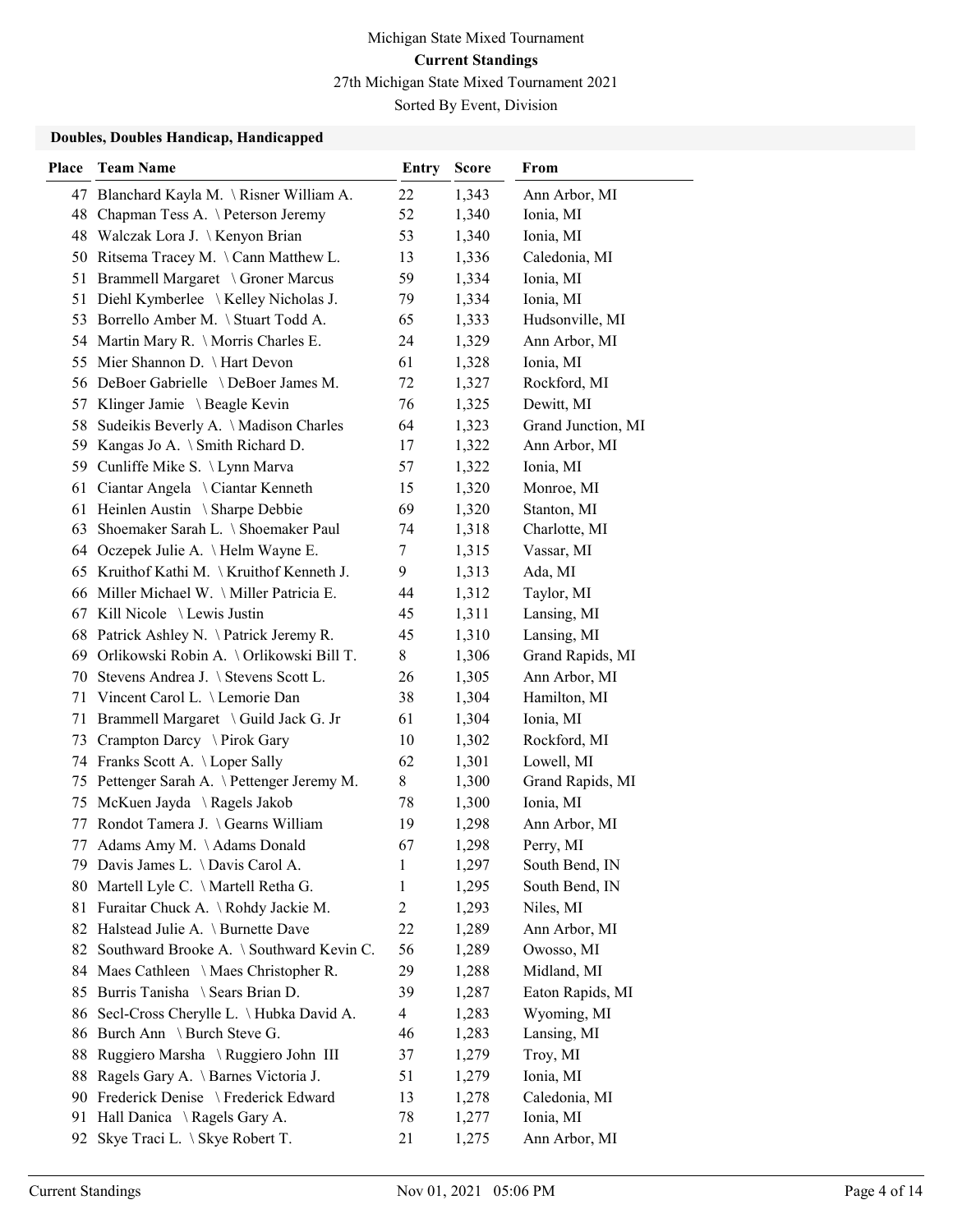Sorted By Event, Division

### Doubles, Doubles Handicap, Handicapped

| Place | <b>Team Name</b>                                   | <b>Entry</b>   | <b>Score</b> | From             |
|-------|----------------------------------------------------|----------------|--------------|------------------|
|       | 93 Klinger Jamie \ Brooks Bryan R.                 | 31             | 1,273        | Onodaga, MI      |
|       | 93 Fothergill Rodney J. \Greenhoe Kathi D.         | 48             | 1,273        | Ionia, MI        |
|       | 95 Kirtley Brenda A. \Foster Robert Jr             | 69             | 1,270        | Stanton, MI      |
| 96    | Carpenter Kathy A. \Kaliniak David L.              | 9              | 1,269        | Ada, MI          |
|       | 96 Feehan Kara \ Read Guy                          | 81             | 1,269        | Ionia, MI        |
|       | 98 Wagner Maria E. \ Wagner "Curly" Daniel A.      | 37             | 1,266        | Troy, MI         |
|       | 99 Heikkinen Lindsay \Robson Matthew A.            | 20             | 1,265        | Ann Arbor, MI    |
|       | 100 Meyers Eric \Martinez Rachelle L.              | 60             | 1,264        | Ionia, MI        |
|       | 101 Roberts Russel \ Butler Michelle L.            | 73             | 1,261        | Ionia, MI        |
|       | 102 Grochowalski Sally L. \Grochowalski Stanley 11 |                | 1,258        | Grand Rapids, MI |
|       | J.                                                 |                |              |                  |
|       | 103 Loughlin Lindy L. \Loughlin Richard E.         | 12             | 1,254        | Jackson, MI      |
|       | 104 Doss Lisa D. \ Doss Ryan A.                    | 42             | 1,251        | Grand Rapids, MI |
|       | 105 Brandt Britney M. \Hause Nathan                | 28             | 1,249        | Charlotte, MI    |
|       | 105 Burch Ann \Patrick Jeremy R.                   | 75             | 1,249        | Lansing, MI      |
|       | 107 Patterson Phil \ Patterson Lynn M.             | 53             | 1,248        | Ionia, MI        |
|       | 108 Capman Terry L. \Carter Kelly L.               | 16             | 1,247        | Fremont, IN      |
|       | 109 Martinez Rachelle L. \ Diehl John              | 79             | 1,243        | Ionia, MI        |
|       | 110 Gage Claire \ Gage Brian                       | 70             | 1,242        |                  |
|       | 111 Neal Allison \Neal Mark II                     | 28             | 1,241        | Charlotte, MI    |
| 112   | Sharp Ella M. \ Schwannecke Travis                 | 68             | 1,239        | Midland, MI      |
|       | 113 McDonald Pat \McDonald Tamara                  | 14             | 1,238        | Sheridan, MI     |
|       | 114 Lander Katelyn \ Kline Jasone R.               | 31             | 1,236        | Onodaga, MI      |
|       | 115 Payeur Elizabeth M. \Rondot Edward D.          | 23             | 1,234        | Ann Arbor, MI    |
|       | 115 Milligan Sue L. \ Milligan Chris D.            | 43             | 1,234        | Taylor, MI       |
|       | 117 Phenix Nancy E. \ Phenix Dan                   | 14             | 1,233        | Sheridan, MI     |
|       | 118 Walczewski Thomas J. \ Walczewski Wanda        | $\overline{c}$ | 1,231        | Niles, MI        |
|       | 119 Cozart Allen C. \Allen Joyce D.                | 3              | 1,230        | West Branch, MI  |
|       | 120 Brown Tracey J. \Hagood Robert M.              | 18             | 1,226        | Ann Arbor, MI    |
| 121   | Soltys Nancy \Lemorie Dan                          | 38             | 1,225        | Hamilton, MI     |
| 122   | Short Brooke L. \ Short William C. IV              | 42             | 1,222        | Grand Rapids, MI |
|       | 123 DeMario Robin J. \DeMario Michael              | 11             | 1,216        | Grand Rapids, MI |
|       | 124 Mc Daniel Bonnie J. \Garza Robert              | 66             | 1,215        | Flint, MI        |
|       | 125 Gross Paul H. \ Dorow Sarah A.                 | 29             | 1,213        | Midland, MI      |
|       | 126 Fothergill Rodney J. \Martinez Rachelle L.     | 58             | 1,208        | Ionia, MI        |
|       | 127 McMaster Chris L. \ Stradtner Craig A.         | 49             | 1,206        | Ionia, MI        |
|       | 128 Oliver Miranda \ Turner Darrin B.              | 21             | 1,202        | Ann Arbor, MI    |
|       | 128 Purdum Patricia A. \ Purdum Albert J.          | 30             | 1,202        | Wyoming, MI      |
|       | 130 Rister Barbara \ Pickett Kenneth               | 25             | 1,201        | Ann Arbor, MI    |
|       | 130 Myers Bekki \ Cabot Mike                       | 65             | 1,201        | Hudsonville, MI  |
|       | 132 Patrick Ashley N. \ Burch Steve G.             | 75             | 1,200        | Lansing, MI      |
|       | 133 Morgan Carole L. \ Morgan Thomas J. III        | 4              | 1,199        | Wyoming, MI      |
|       | 134 Ragels Jakob \ Kraft Erin                      | 51             | 1,197        | Ionia, MI        |
|       | 135 Morel Toni L. \ Morel Justin                   | 7              | 1,184        | Vassar, MI       |
|       | 136 Haase Sandra A. \Haase Richard A.              | 5              | 1,181        | Niles, MI        |
|       | 137 Rodriguez Erika \ Rodriguez Jose               | 77             | 1,179        | Ionia, MI        |
|       | 138 Kulenkamp Tamera J. \Kulenkamp Michael         | 18             | 1,175        | Ann Arbor, MI    |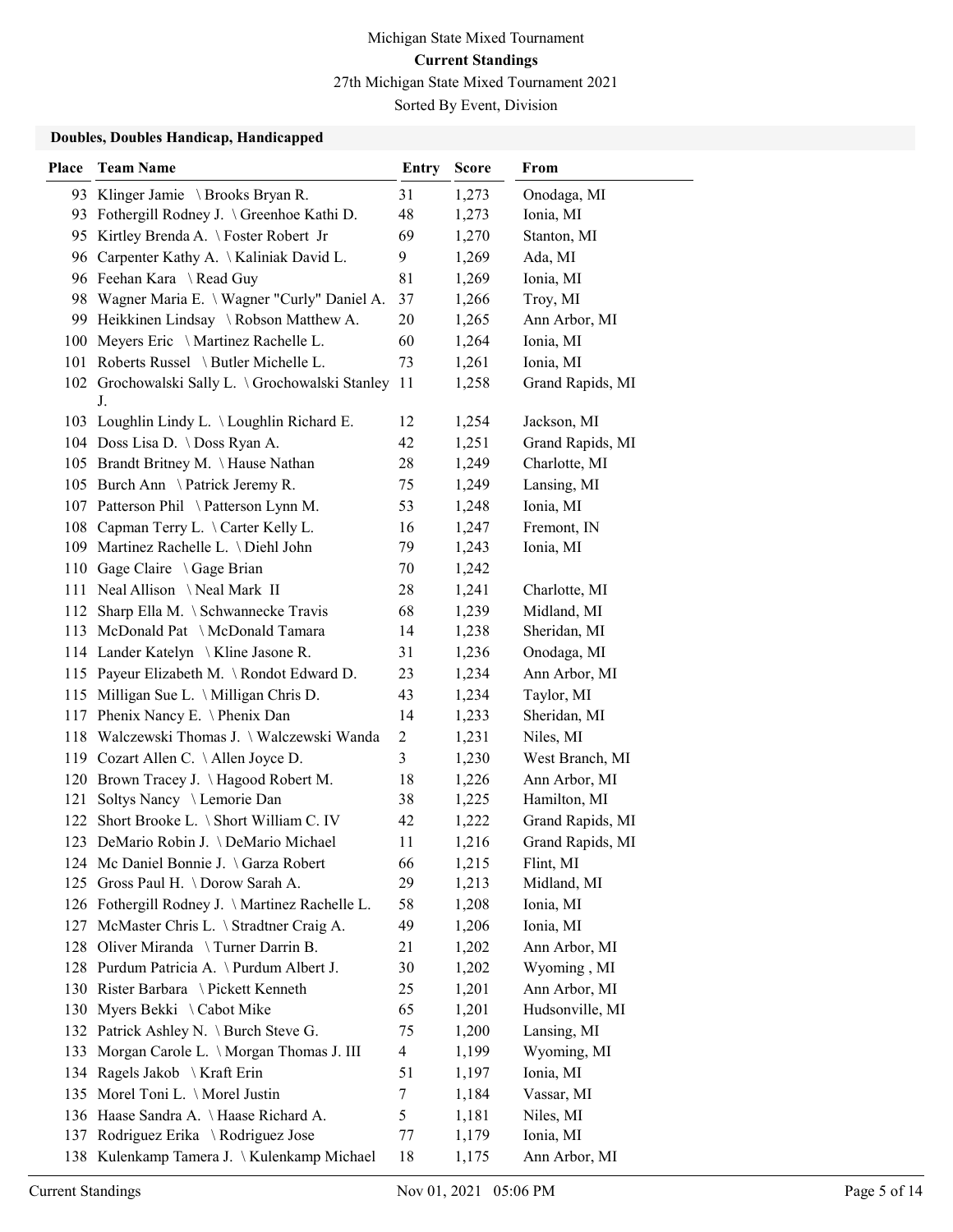Sorted By Event, Division

### Doubles, Doubles Handicap, Handicapped

| <b>Place</b> Team Name                     | Entry | Score | From          |
|--------------------------------------------|-------|-------|---------------|
| W.                                         |       |       |               |
| 139 Heikkinen Michele E. \ Ellis Ronald T. | 20    | 1.169 | Ann Arbor, MI |
| 140 Savage Mary B. \ Savage William Jr     | 26    | 1.157 | Ann Arbor, MI |
| 141 Haase Linda K. \ Haase Charles W. Jr   |       | 1.156 | Niles, MI     |
| 142 Irons Tracy L. \Robison Nickolas       | 24    | 1.149 | Ann Arbor, MI |

The lowest score to cash is 1378.

### Doubles, Doubles Optional Scratch, Scratch

| Place | <b>Team Name</b>                                        | <b>Entry</b>   | <b>Score</b> | From             |
|-------|---------------------------------------------------------|----------------|--------------|------------------|
|       | 1 Jurries Frances M. \Radant Rodney A.                  | 17             | 1,300        | Ann Arbor, MI    |
|       | 2 Klingler Chelsey \ Klingler Andrew M.                 | 30             | 1,299        | Wyoming, MI      |
| 3     | Scott Jennifer P. \ Schneider John R.                   | 23             | 1,282        | Ann Arbor, MI    |
|       | 4 Burris Tanisha \ Sears Brian D.                       | 39             | 1,269        | Eaton Rapids, MI |
| 5     | Pettenger Sarah A. \ Pettenger Jeremy M.                | 8              | 1,268        | Grand Rapids, MI |
| 6     | Blanchard Kayla M. \Risner William A.                   | 22             | 1,254        | Ann Arbor, MI    |
| 7     | Oczepek Julie A. \ Helm Wayne E.                        | $\tau$         | 1,249        | Vassar, MI       |
| 8     | Orlikowski Robin A. \Orlikowski Bill T.                 | 8              | 1,248        | Grand Rapids, MI |
| 9     | Borrello Amber M. \ Stuart Todd A.                      | 65             | 1,240        | Hudsonville, MI  |
|       | 10 Martin Mary R. \ Morris Charles E.                   | 24             | 1,227        | Ann Arbor, MI    |
| 11    | Skye Traci L. \ Skye Robert T.                          | 21             | 1,216        | Ann Arbor, MI    |
|       | 12 Halstead Julie A. \ Burnette Dave                    | 22             | 1,199        | Ann Arbor, MI    |
|       | 13 Doss Lisa D. \ Doss Ryan A.                          | 42             | 1,197        | Grand Rapids, MI |
|       | 14 Heikkinen Lindsay \Robson Matthew A.                 | 20             | 1,195        | Ann Arbor, MI    |
|       | 15 Brandt Britney M. \Hause Nathan                      | 28             | 1,185        | Charlotte, MI    |
|       | 16 Secl-Cross Cherylle L. \ Hubka David A.              | $\overline{4}$ | 1,176        | Wyoming, MI      |
|       | 17 Purdum Patricia A. \ Purdum Albert J.                | 30             | 1,175        | Wyoming, MI      |
|       | 18 Payeur Elizabeth M. \ Rondot Edward D.               | 23             | 1,171        | Ann Arbor, MI    |
|       | 19 Oliver Miranda \ Turner Darrin B.                    | 21             | 1,155        | Ann Arbor, MI    |
|       | 20 Short Brooke L. \ Short William C. IV                | 42             | 1,152        | Grand Rapids, MI |
|       | 21 Neal Allison \Neal Mark II                           | 28             | 1,150        | Charlotte, MI    |
|       | 22 Lander Katelyn \Kline Jasone R.                      | 31             | 1,132        | Onodaga, MI      |
|       | 23 Heikkinen Michele E. \ Ellis Ronald T.               | 20             | 1,129        | Ann Arbor, MI    |
|       | 24 Milligan Sue L. \ Milligan Chris D.                  | 43             | 1,122        | Taylor, MI       |
|       | 25 Rondot Tamera J. \Gearns William                     | 19             | 1,121        | Ann Arbor, MI    |
|       | 26 Myers Bekki \ Cabot Mike                             | 65             | 1,097        | Hudsonville, MI  |
| 27    | Sharp Ella M. \ Schwannecke Travis                      | 68             | 1,078        | Midland, MI      |
|       | 28 Martinez Rachelle L. \ Diehl John                    | 79             | 1,069        | Ionia, MI        |
|       | 29 Morgan Carole L. \Morgan Thomas J. III               | $\overline{4}$ | 1,062        | Wyoming, MI      |
|       | 30 Irons Tracy L. \Robison Nickolas                     | 24             | 1,055        | Ann Arbor, MI    |
|       | 31 DeMario Robin J. \DeMario Michael                    | 11             | 1,050        | Grand Rapids, MI |
|       | 32 Kulenkamp Tamera J. \Kulenkamp Michael<br>W.         | 18             | 1,030        | Ann Arbor, MI    |
|       | 33 Grochowalski Sally L. \Grochowalski Stanley 11<br>J. |                | 962          | Grand Rapids, MI |

The lowest score to cash is 1249.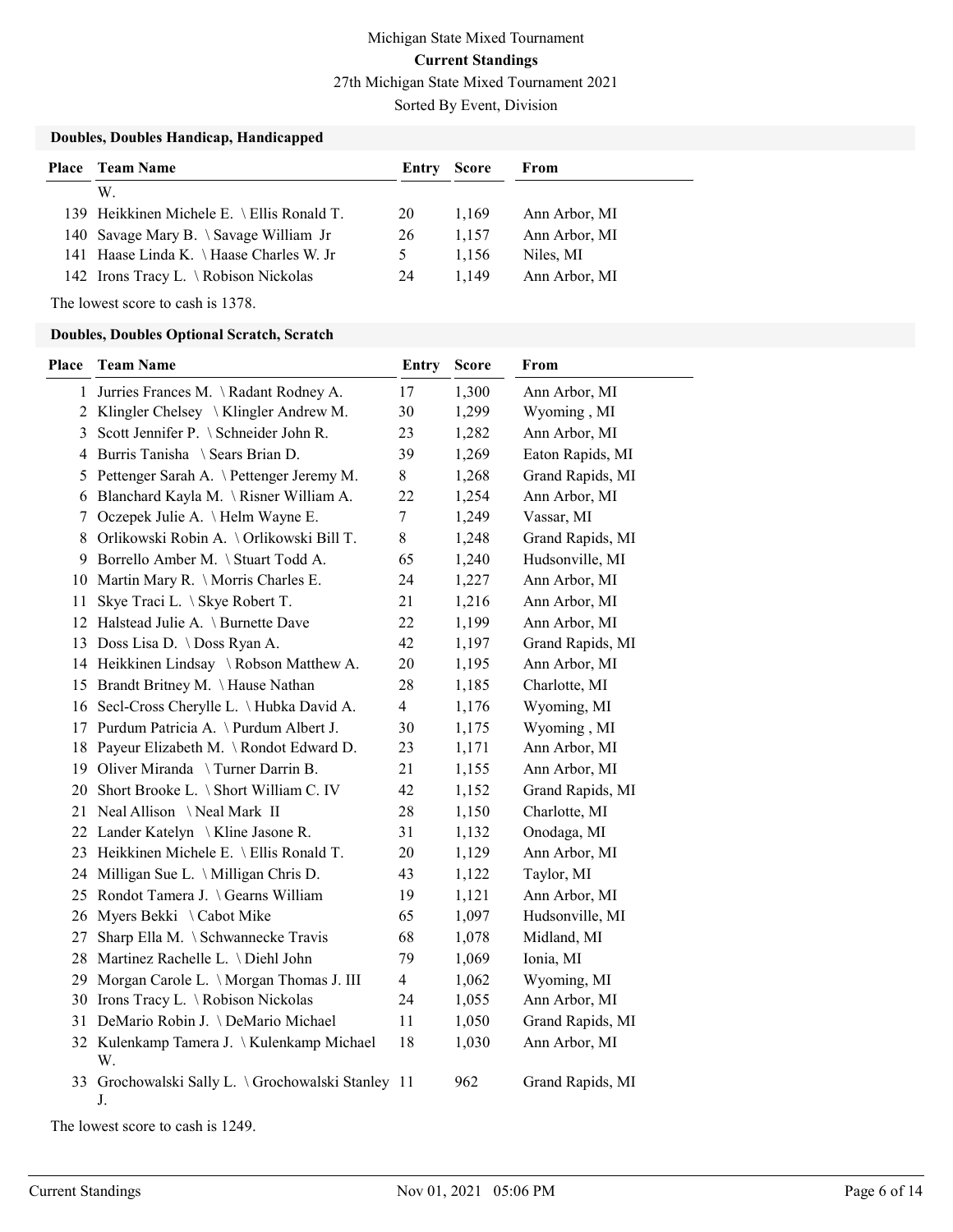Sorted By Event, Division

### All Events, Handicap Female, Handicapped

| <b>Place</b> | <b>Team Name</b>         | <b>Entry</b>   | <b>Score</b> | From               |
|--------------|--------------------------|----------------|--------------|--------------------|
| 1            | <b>Bristow Melissa</b>   | 33             | 1,529        | Dundee, MI         |
| 2            | Bissett D'Lyn C.         | 46             | 1,477        | Lansing, MI        |
| 3            | Scott Jennifer P.        | 23             | 1,469        | Ann Arbor, MI      |
| 4            | <b>Wrather Renee</b>     | 76             | 1,446        | Dewitt, MI         |
| 5            | Ciantar Loretta M.       | 15             | 1,431        | Monroe, MI         |
| 6            | Butler Michelle L.       | 54             | 1,417        | Ionia, MI          |
| 7            | Divert Dawn B.           | 27             | 1,410        | Ann Arbor, MI      |
| 8            | Diehl Kymberlee          | 54             | 1,400        | Ionia, MI          |
| 8            | Stahl-Nash Deborah A.    | 73             | 1,400        | Ionia, MI          |
| 10           | Pettenger Sarah A.       | 8              | 1,393        | Grand Rapids, MI   |
| 11           | Ciantar Angela           | 15             | 1,392        | Monroe, MI         |
| 12           | Sudeikis Beverly A.      | 64             | 1,391        | Grand Junction, MI |
| 13           | Krick Lynne L.           | 50             | 1,383        | Ionia, MI          |
| 13           | Mier Shannon D.          | 61             | 1,383        | Ionia, MI          |
| 15           | Lander Katelyn           | 31             | 1,379        | Onodaga, MI        |
| 16           | Smith Nicole M.          | 57             | 1,377        | Ionia, MI          |
| 17           | Jurries Frances M.       | 17             | 1,376        | Ann Arbor, MI      |
| 17           | Logsdon Kelly            | 32             | 1,376        | Dundee, MI         |
| 19           | Wright Elaine C.         | 39             | 1,375        | Eaton Rapids, MI   |
| 20           | Blanchard Kayla M.       | 22             | 1,368        | Ann Arbor, MI      |
| 21           | <b>Brammell Margaret</b> | 59             | 1,362        | Ionia, MI          |
|              | 22 Block Ann L.          | 44             | 1,361        | Taylor, MI         |
|              | 22 Pence Donna L.        | 6              | 1,361        | Niles, MI          |
|              | 24 Hamilton Tasha        | 64             | 1,357        | Grand Junction, MI |
|              | 25 Kulenkamp Tamera J.   | 18             | 1,354        | Ann Arbor, MI      |
| 25           | Shingleton Leslie        | 33             | 1,354        | Dundee, MI         |
| 27           | Miller Patricia E.       | 44             | 1,353        | Taylor, MI         |
| 28           | Secl-Cross Cherylle L.   | $\overline{4}$ | 1,349        | Wyoming, MI        |
| 29           | Klingler Chelsey         | 30             | 1,348        | Wyoming, MI        |
| 30           | Kangas Jo A.             | 17             | 1,340        | Ann Arbor, MI      |
| 31           | Mase Sally J.            | 16             | 1,337        | Fremont, IN        |
|              | 32 McCarron Stacy L.     | 10             | 1,335        | Rockford, MI       |
|              | 32 Stevens Andrea J.     | 26             | 1,335        | Ann Arbor, MI      |
| 34           | <b>Crampton Darcy</b>    | 10             | 1,331        | Rockford, MI       |
| 35           | Marlin Christina         | 6              | 1,329        | Niles, MI          |
|              | 36 Lynn Marva            | 57             | 1,327        | Ionia, MI          |
|              | 37 Feehan Kara           | 81             | 1,326        | Ionia, MI          |
| 38           | Carpenter Kathy A.       | 9              | 1,325        | Ada, MI            |
| 38           | Cliff Josette            | 70             | 1,325        |                    |
|              | 40 Morel Toni L.         | 7              | 1,323        | Vassar, MI         |
| 40           | Burris Tanisha           | 39             | 1,323        | Eaton Rapids, MI   |
| 42           | Martin Mary R.           | 24             | 1,318        | Ann Arbor, MI      |
| 43           | Coppins Kellie A.        | 74             | 1,317        | Charlotte, MI      |
| 44           | Gregory Amy              | 66             | 1,316        | Flint, MI          |
|              | 45 Page Alexis           | 77             | 1,312        | Ionia, MI          |
|              | 46 Phenix Nancy E.       | 14             | 1,310        | Sheridan, MI       |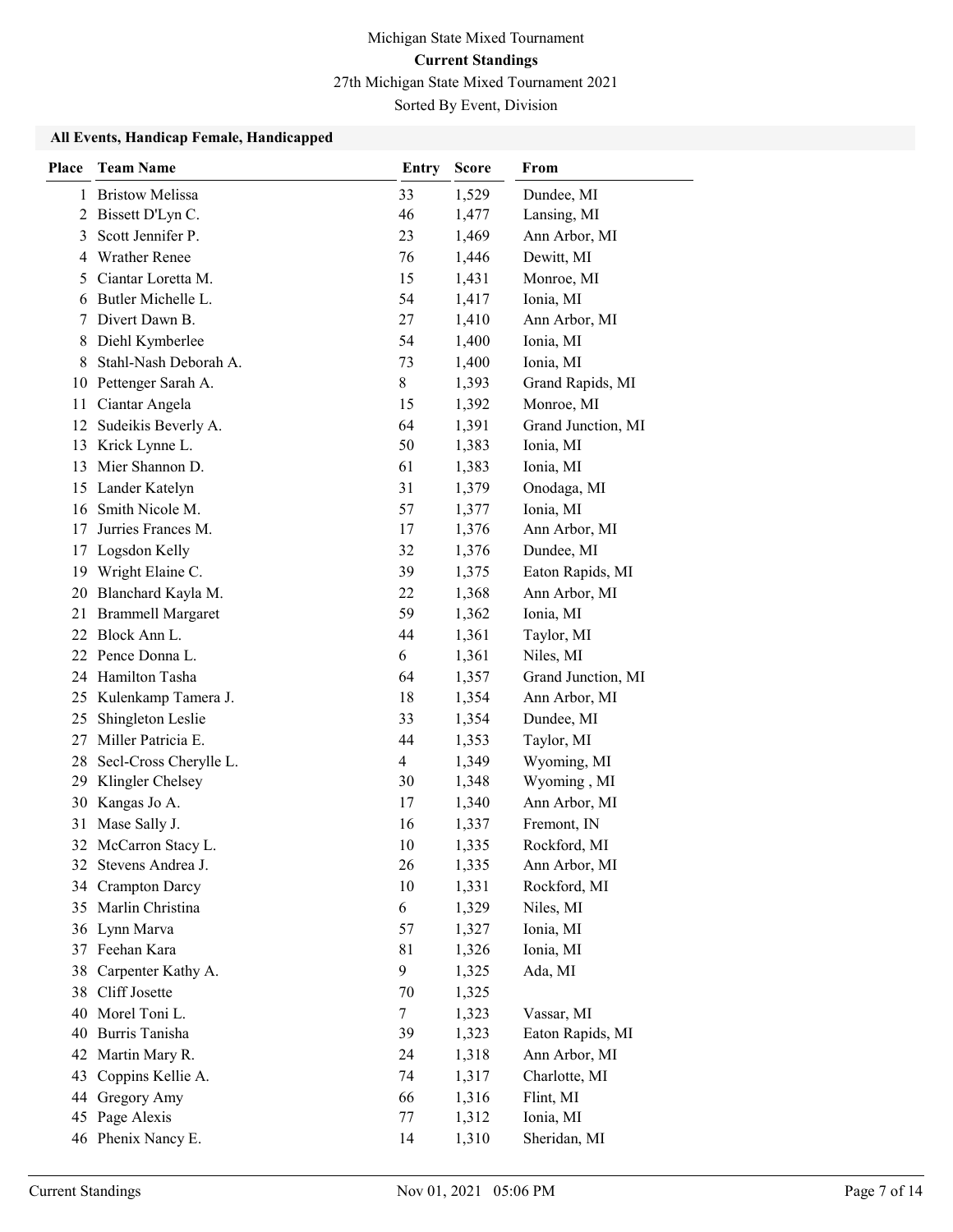Sorted By Event, Division

### All Events, Handicap Female, Handicapped

| <b>Place</b> | <b>Team Name</b>                       | Entry          | <b>Score</b>   | From                     |
|--------------|----------------------------------------|----------------|----------------|--------------------------|
| 47           | Towler Linda G.                        | 27             | 1,305          | Ann Arbor, MI            |
| 48           | Perkins Kay E.                         | 43             | 1,304          | Taylor, MI               |
| 49           | <b>Soltys Nancy</b>                    | 38             | 1,303          | Hamilton, MI             |
| 50           | Kill Nicole                            | 45             | 1,298          | Lansing, MI              |
| 51           | Reams Tondra L.                        | 58             | 1,297          | Ionia, MI                |
| 52           | Ritsema Tracey M.                      | 13             | 1,294          | Caledonia, MI            |
| 53           | Davis Carol A.                         | 1              | 1,293          | South Bend, IN           |
|              | 54 Diehl Tona                          | 59             | 1,292          | Ionia, MI                |
| 55           | Ruggiero Marsha                        | 37             | 1,289          | Troy, MI                 |
| 55           | Chapman Tess A.                        | 52             | 1,289          | Ionia, MI                |
| 57           | Rister Barbara                         | 25             | 1,288          | Ann Arbor, MI            |
| 58           | Patrick Ashley N.                      | 45             | 1,287          | Lansing, MI              |
| 59           | Kelley Sherri R.                       | 50             | 1,286          | Ionia, MI                |
| 60           | Borrello Amber M.                      | 65             | 1,285          | Hudsonville, MI          |
| 60           | Sharpe Debbie                          | 69             | 1,285          | Stanton, MI              |
|              | 62 Maes Cathleen                       | 29             | 1,281          | Midland, MI              |
| 62           | Walczak Lora J.                        | 53             | 1,281          | Ionia, MI                |
| 64           | Short Brooke L.                        | 42             | 1,279          | Grand Rapids, MI         |
| 65           | Southward Brooke A.                    | 56             | 1,278          | Owosso, MI               |
| 66           | Henion Sheila M.                       | 52             | 1,277          | Ionia, MI                |
| 67           | Bennett Carrie A.                      | 71             | 1,275          | Royal Oak, MI            |
| 68           | Klinger Jamie                          | 31             | 1,273          | Onodaga, MI              |
| 69           | Shoemaker Sarah L.                     | 74             | 1,271          | Charlotte, MI            |
| 70           | Oczepek Julie A.                       | 7              | 1,269          | Vassar, MI               |
| 71           | Martell Retha G.                       | $\mathbf{1}$   | 1,267          | South Bend, IN           |
| 71           | Kruithof Kathi M.                      | 9              | 1,267          | Ada, MI                  |
| 73           | Grochowalski Sally L.                  | 11             | 1,266          | Grand Rapids, MI         |
| 74           | McKuen Jayda                           | 78             | 1,265          | Ionia, MI                |
| 75           | Rodriguez Erika<br>McDonald Tamara     | 77             | 1,262          | Ionia, MI                |
| 76           |                                        | 14             | 1,260          | Sheridan, MI             |
| 77           | Rohdy Jackie M.                        | $\overline{c}$ | 1,259          | Niles, MI                |
| 78<br>79     | Morgan Carole L.<br>Barnes Victoria J. | 4<br>51        | 1,258<br>1,257 | Wyoming, MI<br>Ionia, MI |
| 80           | Burch Ann                              | 46             | 1,252          | Lansing, MI              |
| 81           | Milligan Sue L.                        | 43             | 1,248          | Taylor, MI               |
|              | 82 Oliver Miranda                      | 21             | 1,247          | Ann Arbor, MI            |
| 83           | Halstead Julie A.                      | 22             | 1,246          | Ann Arbor, MI            |
| 84           | Orlikowski Robin A.                    | 8              | 1,245          | Grand Rapids, MI         |
| 84           | McMaster Chris L.                      | 49             | 1,245          | Ionia, MI                |
|              | 86 Heikkinen Lindsay                   | 20             | 1,243          | Ann Arbor, MI            |
| 87           | Haase Linda K.                         | 5              | 1,240          | Niles, MI                |
| 88           | Skye Traci L.                          | 21             | 1,239          | Ann Arbor, MI            |
| 88           | Wagner Maria E.                        | 37             | 1,239          | Troy, MI                 |
|              | 90 Brandt Britney M.                   | 28             | 1,235          | Charlotte, MI            |
| 91           | Kirtley Brenda A.                      | 69             | 1,232          | Stanton, MI              |
| 92           | Greenhoe Kathi                         | 56             | 1,227          | Owosso, MI               |
|              |                                        |                |                |                          |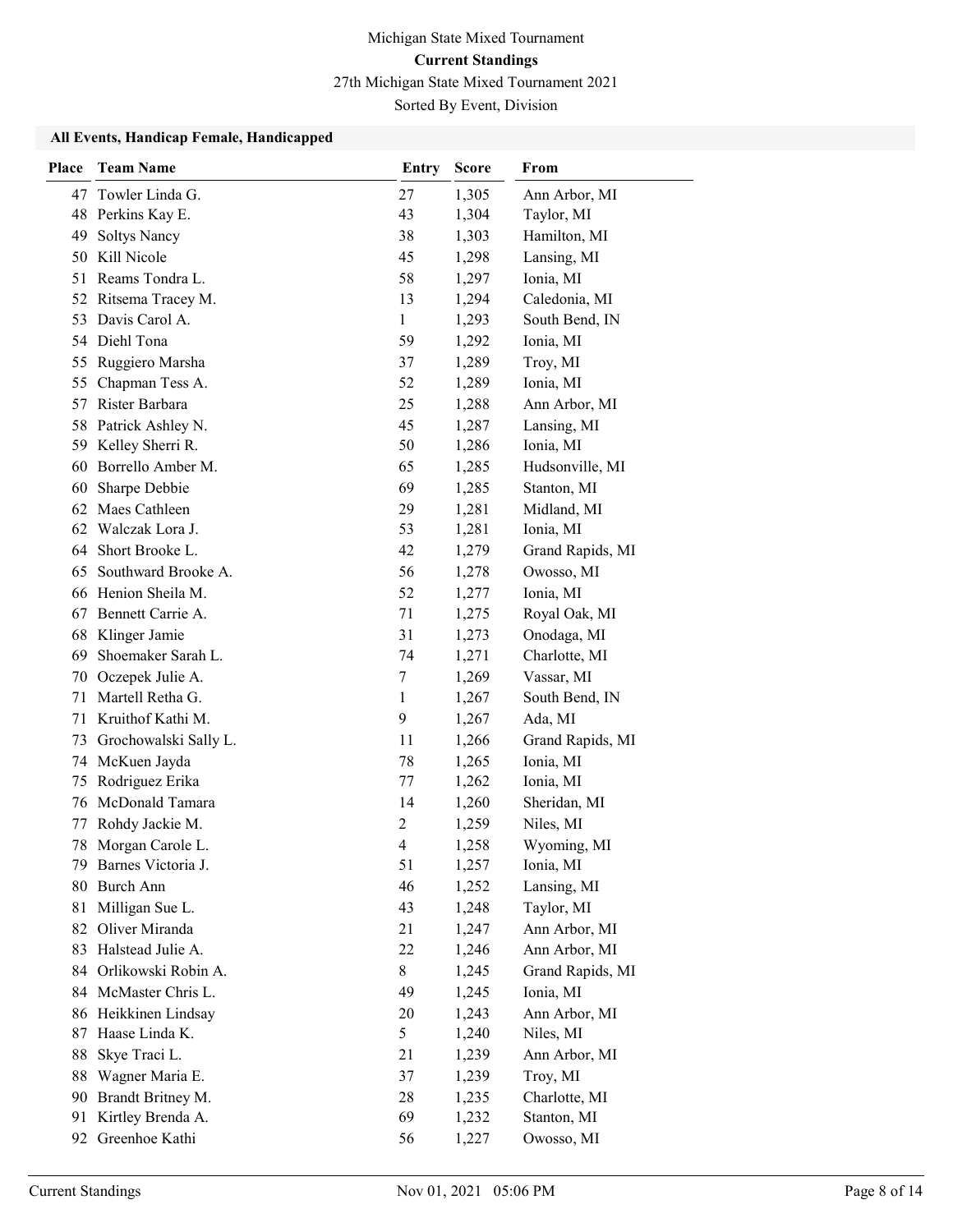Sorted By Event, Division

### All Events, Handicap Female, Handicapped

| Place | <b>Team Name</b>     | <b>Entry</b>   | <b>Score</b> | From             |
|-------|----------------------|----------------|--------------|------------------|
|       | 93 Irons Tracy L.    | 24             | 1,224        | Ann Arbor, MI    |
| 93    | Judd Sheila M.       | 71             | 1,224        | Royal Oak, MI    |
| 95    | Patterson Lynn M.    | 53             | 1,219        | Ionia, MI        |
| 96    | Doss Lisa D.         | 42             | 1,217        | Grand Rapids, MI |
| 96    | Gage Claire          | 70             | 1,217        |                  |
| 98    | Sharp Ella M.        | 68             | 1,214        | Midland, MI      |
| 99    | Mc Daniel Bonnie J.  | 66             | 1,213        | Flint, MI        |
| 100   | Capman Terry L.      | 16             | 1,209        | Fremont, IN      |
| 101   | Myers Bekki          | 65             | 1,204        | Hudsonville, MI  |
| 101   | Heikkinen Michele E. | 20             | 1,204        | Ann Arbor, MI    |
| 103   | Vincent Carol L.     | 38             | 1,199        | Hamilton, MI     |
|       | 104 Dorow Sarah A.   | 29             | 1,198        | Midland, MI      |
| 105   | Haase Sandra A.      | 5              | 1,192        | Niles, MI        |
| 105   | Brown Tracey J.      | 18             | 1,192        | Ann Arbor, MI    |
| 107   | Walczewski Wanda     | $\overline{c}$ | 1,191        | Niles, MI        |
| 108   | Savage Mary B.       | 26             | 1,181        | Ann Arbor, MI    |
| 109   | Payeur Elizabeth M.  | 23             | 1,178        | Ann Arbor, MI    |
| 110   | Paisley Charolotte   | 25             | 1,177        | Ann Arbor, MI    |
| 111   | Martinez Rachelle L. | 58             | 1,172        | Ionia, MI        |
| 111   | Hall Danica          | 78             | 1,172        | Ionia, MI        |
| 113   | DeMario Robin J.     | 11             | 1,171        | Grand Rapids, MI |
|       | 114 Neal Allison     | 28             | 1,167        | Charlotte, MI    |
|       | 115 Kraft Erin       | 51             | 1,166        | Ionia, MI        |
| 116   | Cook Lisa            | 32             | 1,145        | Dundee, MI       |
| 117   | Frederick Denise     | 13             | 1,141        | Caledonia, MI    |
| 118   | Purdum Patricia A.   | 30             | 1,066        | Wyoming, MI      |
| 119   | DeBoer Gabrielle     | 72             | 625          | Rockford, MI     |
|       | 120 Allen Joyce D.   | 3              | 600          | West Branch, MI  |

The lowest score to cash is 1391.

#### All Events, Handicap Male, Handicapped

| Place | <b>Team Name</b>     | Entry | <b>Score</b> | From          |
|-------|----------------------|-------|--------------|---------------|
|       | Bennett Adam M.      | 71    | 1,574        | Royal Oak, MI |
| 2     | Shingleton Dan       | 33    | 1,544        | Dundee, MI    |
| 3     | Goode Brian          | 66    | 1,543        | Flint, MI     |
| 4     | Dunford Leonard      | 32    | 1,506        | Dundee, MI    |
| 5.    | Schneider John R.    | 23    | 1,497        | Ann Arbor, MI |
| 6     | Roberts Russel       | 73    | 1,492        | Ionia, MI     |
|       | Mase Tommee          | 16    | 1,472        | Fremont, IN   |
| 8     | Fisher Jay           | 10    | 1,448        | Rockford, MI  |
| 9     | Divert Hunter        | 27    | 1,445        | Ann Arbor, MI |
|       | 10 Vincent Arthur W. | 38    | 1,441        | Hamilton, MI  |
|       | 10 Page Dustin       | 77    | 1,441        | Ionia, MI     |
| 12    | Kachelski Kyle       | 74    | 1,434        | Charlotte, MI |
| 13    | Bennett Andrew C.    | 71    | 1,424        | Royal Oak, MI |
|       | 14 Lynn Dennis A. Jr | 57    | 1,423        | Ionia, MI     |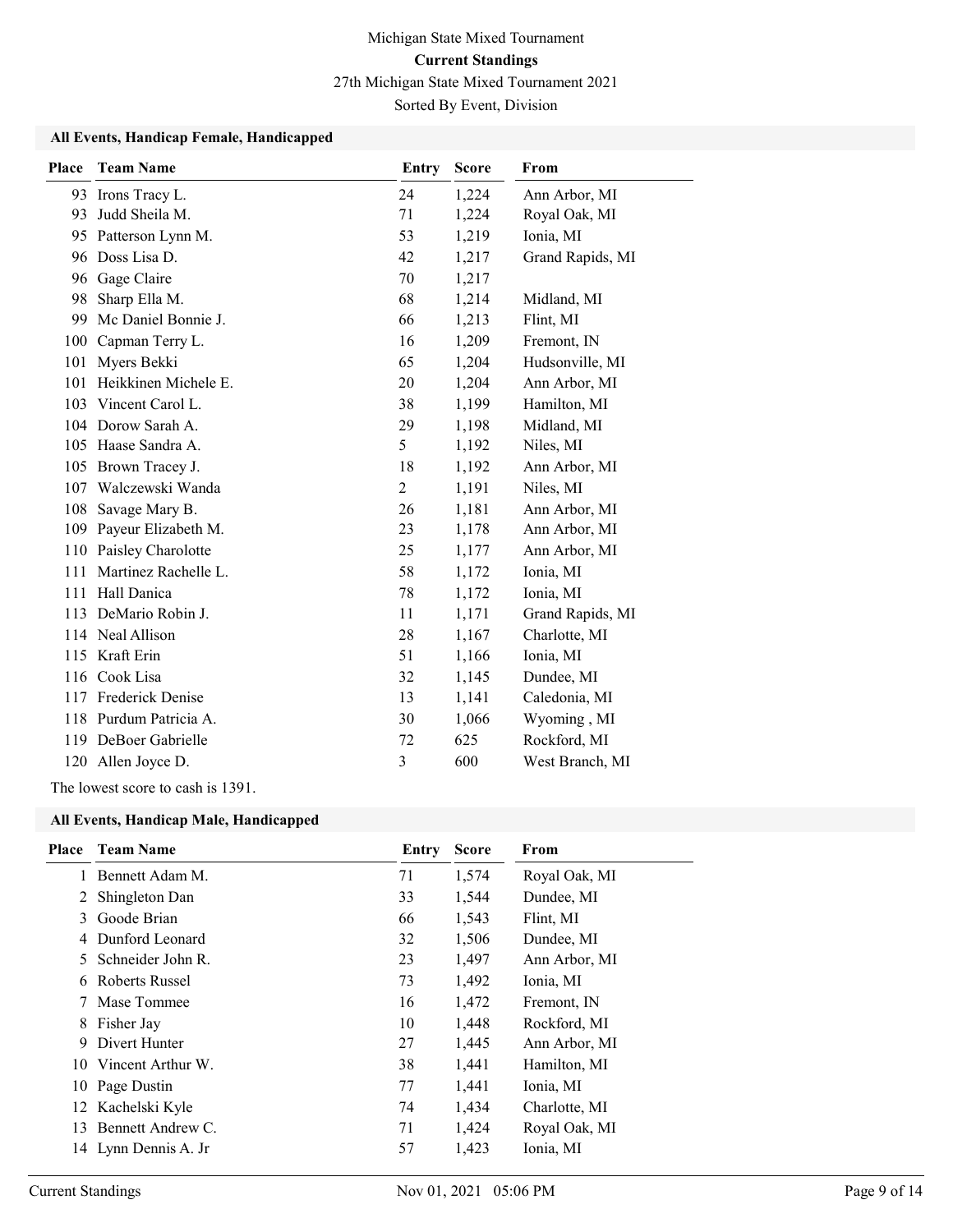Sorted By Event, Division

#### All Events, Handicap Male, Handicapped

| <b>Place</b> | <b>Team Name</b>         | <b>Entry</b>   | <b>Score</b> | From               |
|--------------|--------------------------|----------------|--------------|--------------------|
|              | 15 Cann Matthew L.       | 13             | 1,418        | Caledonia, MI      |
|              | 16 Read Tony             | 81             | 1,417        | Ionia, MI          |
| 17           | Ruggiero John III        | 37             | 1,409        | Troy, MI           |
| 17           | Beagle Kevin             | 76             | 1,409        | Dewitt, MI         |
| 19           | Marlin Gerald D. Sr      | 6              | 1,401        | Niles, MI          |
| 20           | Kelley Nicholas J.       | 50             | 1,395        | Ionia, MI          |
| 21           | Frederick Edward         | 13             | 1,391        | Caledonia, MI      |
| 21           | <b>Burnette Dave</b>     | 22             | 1,391        | Ann Arbor, MI      |
| 23           | Grochowalski Stanley J.  | 11             | 1,389        | Grand Rapids, MI   |
| 23           | Krick Kendall R.         | 50             | 1,389        | Ionia, MI          |
| 23           | Shindorf Tyler           | 56             | 1,389        | Owosso, MI         |
|              | 26 Furaitar Chuck A.     | $\overline{2}$ | 1,387        | Niles, MI          |
| 26           | Wagner "Curly" Daniel A. | 37             | 1,387        | Troy, MI           |
| 28           | Ried Thomas W.           | 44             | 1,383        | Taylor, MI         |
| 29           | Bissett Richard D.       | 46             | 1,381        | Lansing, MI        |
| 30-          | Ciantar Michael          | 15             | 1,367        | Monroe, MI         |
|              | 30 Logsdon Danny         | 32             | 1,367        | Dundee, MI         |
|              | 32 Klingler Andrew M.    | 30             | 1,364        | Wyoming, MI        |
| 33           | Towler William A.        | 27             | 1,363        | Ann Arbor, MI      |
| 33           | Neal Mark II             | 28             | 1,363        | Charlotte, MI      |
| 35           | Radant Rodney A.         | 17             | 1,361        | Ann Arbor, MI      |
|              | 36 Ellis Ronald T.       | 20             | 1,358        | Ann Arbor, MI      |
|              | 36 Kenyon Brian          | 53             | 1,358        | Ionia, MI          |
| 38           | Loughlin Richard E.      | 12             | 1,356        | Jackson, MI        |
| 39           | Diehl Ben                | 59             | 1,354        | Ionia, MI          |
| 39           | Hamilton John T.         | 64             | 1,354        | Grand Junction, MI |
| 41           | Pirok Gary               | 10             | 1,353        | Rockford, MI       |
| 42           | Schwannecke Travis       | 68             | 1,349        | Midland, MI        |
| 43           | Robson Matthew A.        | 20             | 1,348        | Ann Arbor, MI      |
| 43           | Gross Paul H.            | 29             | 1,348        | Midland, MI        |
| 45           | Hagood Robert M.         | 18             | 1,347        | Ann Arbor, MI      |
|              | 46 Southward Kevin C.    | 56             | 1,346        | Owosso, MI         |
| 46           | Cliff Jordan D.          | 70             | 1,346        |                    |
| 48           | Cunliffe Mike S.         | 57             | 1,342        | Ionia, MI          |
| 49           | Madison Charles          | 64             | 1,341        | Grand Junction, MI |
| 50           | Rondot Edward D.         | 23             | 1,337        | Ann Arbor, MI      |
| 51           | Matson Larry R.          | 43             | 1,335        | Taylor, MI         |
|              | 52 Risner William A.     | 22             | 1,332        | Ann Arbor, MI      |
| 52           | Stevens Scott L.         | 26             | 1,332        | Ann Arbor, MI      |
|              | 54 Lewis Justin          | 45             | 1,329        | Lansing, MI        |
| 55           | Phenix Dan               | 14             | 1,328        | Sheridan, MI       |
| 55           | Lemorie Dan              | 38             | 1,328        | Hamilton, MI       |
| 57           | Cabot Mike               | 65             | 1,322        | Hudsonville, MI    |
| 58           | Patrick Jeremy R.        | 45             | 1,320        | Lansing, MI        |
| 59           | Meyers Eric              | 58             | 1,319        | Ionia, MI          |
|              | 60 Miller Michael W.     | 44             | 1,317        | Taylor, MI         |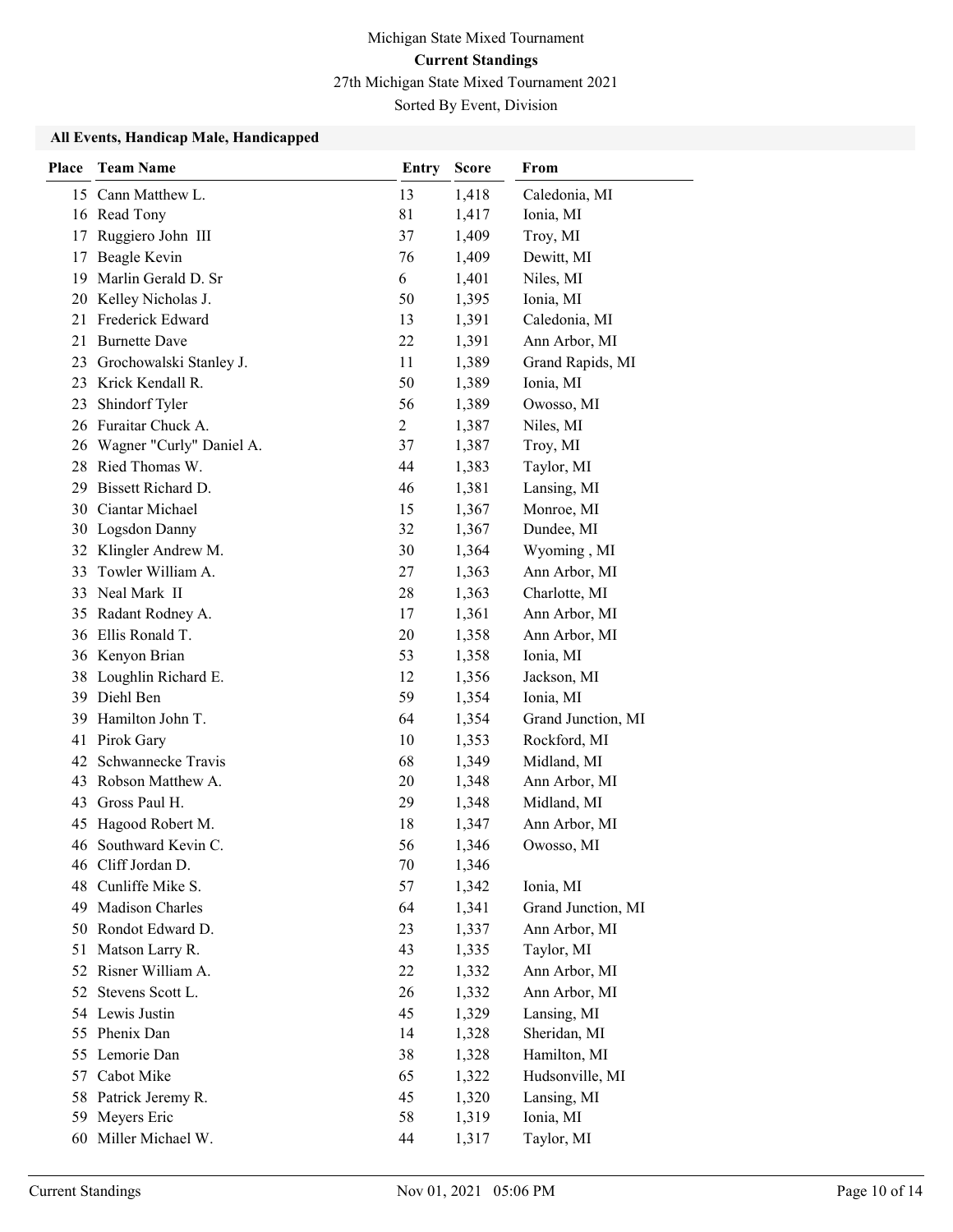Sorted By Event, Division

#### All Events, Handicap Male, Handicapped

| <b>Place</b> | <b>Team Name</b>      | Entry          | <b>Score</b> | From             |
|--------------|-----------------------|----------------|--------------|------------------|
| 61           | Ragels Gary A.        | 51             | 1,314        | Ionia, MI        |
| 62           | Orlikowski Bill T.    | 8              | 1,309        | Grand Rapids, MI |
| 63           | Heinlen Austin        | 69             | 1,308        | Stanton, MI      |
| 64           | Maes Christopher R.   | 29             | 1,307        | Midland, MI      |
| 65           | Sears Brian D.        | 39             | 1,305        | Eaton Rapids, MI |
|              | 66 Peterson Jeremy    | 52             | 1,302        | Ionia, MI        |
| 67           | Shoemaker Paul        | 74             | 1,300        | Charlotte, MI    |
| 68           | Ciantar Kenneth       | 15             | 1,299        | Monroe, MI       |
| 69           | DeMario Michael       | 11             | 1,297        | Grand Rapids, MI |
| 69           | Hart Devon            | 52             | 1,297        | Ionia, MI        |
| 71           | Brooks Bryan R.       | 31             | 1,296        | Onodaga, MI      |
| 72           | Walczewski Thomas J.  | $\overline{c}$ | 1,292        | Niles, MI        |
| 72           | Pettenger Jeremy M.   | $8\,$          | 1,292        | Grand Rapids, MI |
|              | 72 Purdum Albert J.   | 30             | 1,292        | Wyoming, MI      |
| 75           | Burch Steve G.        | 46             | 1,291        | Lansing, MI      |
| 75           | Butler Norman J.      | 54             | 1,291        | Ionia, MI        |
| 77           | Davis James L.        | $\mathbf{1}$   | 1,290        | South Bend, IN   |
| 78           | <b>Bristow Dennis</b> | 33             | 1,286        | Dundee, MI       |
| 78           | Ragels Jakob          | 51             | 1,286        | Ionia, MI        |
| 80           | Wright Ken R. Jr      | 39             | 1,283        | Eaton Rapids, MI |
| 81           | Diehl John            | 54             | 1,275        | Ionia, MI        |
| 82           | Milligan Chris D.     | 43             | 1,274        | Taylor, MI       |
| 83           | Helm Wayne E.         | 7              | 1,270        | Vassar, MI       |
| 83           | Kruithof Kenneth J.   | 9              | 1,270        | Ada, MI          |
| 85           | Fothergill Rodney J.  | 58             | 1,268        | Ionia, MI        |
| 85           | Guild Jack G. Jr      | 61             | 1,268        | Ionia, MI        |
| 87           | Garza Robert          | 66             | 1,265        | Flint, MI        |
| 88           | Hause Nathan          | 28             | 1,263        | Charlotte, MI    |
| 88           | Foster Robert Jr      | 69             | 1,263        | Stanton, MI      |
| 90           | Gage Brian            | 70             | 1,261        |                  |
| 91           | Turner Darrin B.      | 21             | 1,259        | Ann Arbor, MI    |
| 91           | <b>Groner Marcus</b>  | 59             | 1,259        | Ionia, MI        |
|              | 93 Pickett Kenneth    | 25             | 1,258        | Ann Arbor, MI    |
| 94           | Hubka David A.        | $\overline{4}$ | 1,254        | Wyoming, MI      |
| 94           | Skye Robert T.        | 21             | 1,254        | Ann Arbor, MI    |
|              | 96 Carter Kelly L.    | 16             | 1,253        | Fremont, IN      |
| 97           | Doss Ryan A.          | 42             | 1,251        | Grand Rapids, MI |
| 98           | Stuart Todd A.        | 65             | 1,250        | Hudsonville, MI  |
| 99           | <b>Beagle Matthew</b> | 76             | 1,237        | Dewitt, MI       |
| 100          | Martell Lyle C.       | $\mathbf{1}$   | 1,235        | South Bend, IN   |
| 101          | Kaliniak David L.     | 9              | 1,233        | Ada, MI          |
| 102          | Morgan Thomas J. III  | $\overline{4}$ | 1,227        | Wyoming, MI      |
|              | 103 Read Guy          | 81             | 1,219        | Ionia, MI        |
| 104          | Stradtner Craig A.    | 49             | 1,217        | Ionia, MI        |
| 105          | Smith Richard D.      | 17             | 1,213        | Ann Arbor, MI    |
|              | 105 Morris Charles E. | 24             | 1,213        | Ann Arbor, MI    |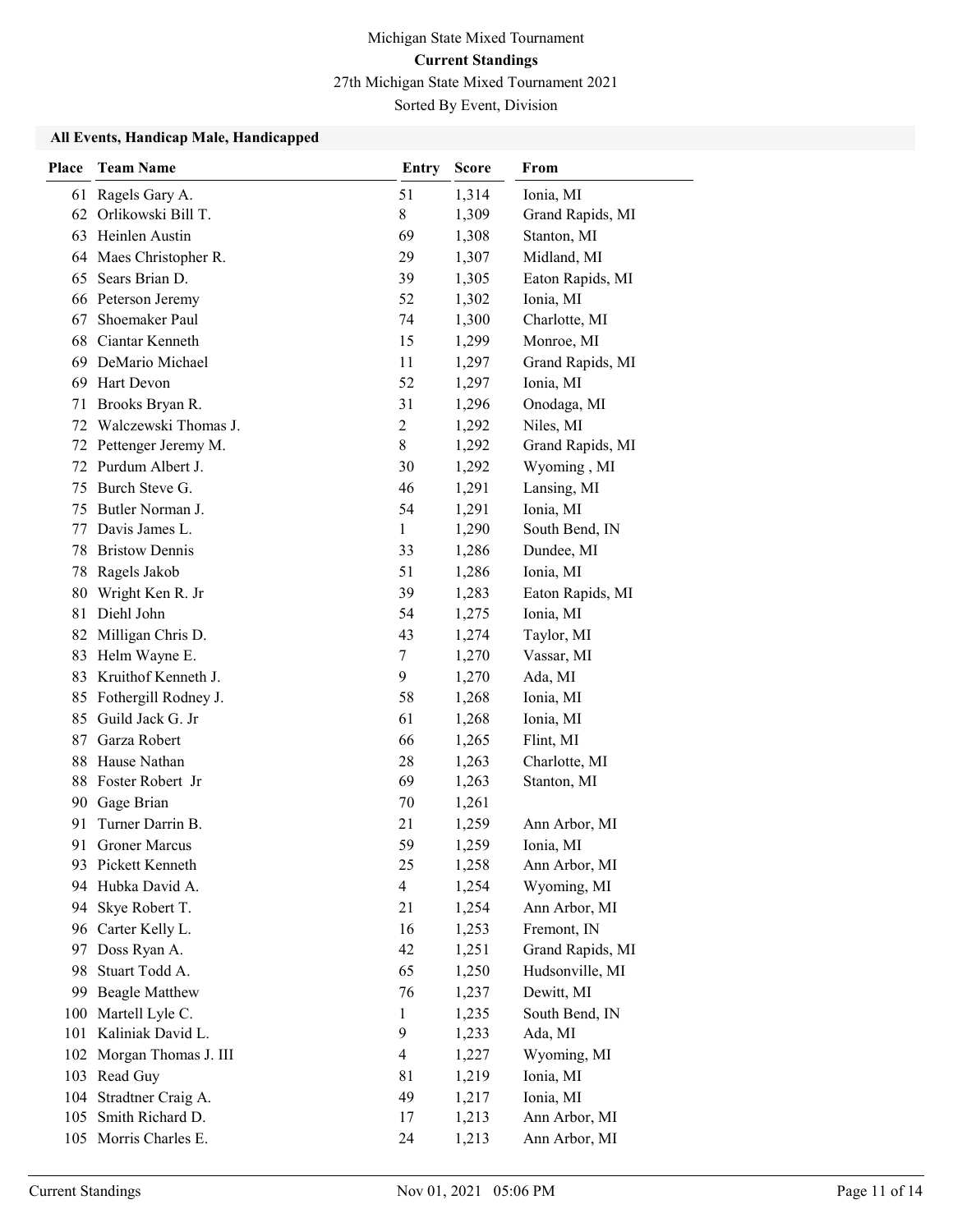Sorted By Event, Division

#### All Events, Handicap Male, Handicapped

| Place | <b>Team Name</b>         | Entry | <b>Score</b> | From             |
|-------|--------------------------|-------|--------------|------------------|
| 107   | McDonald Pat             | 14    | 1,211        | Sheridan, MI     |
|       | 108 Pence Darrell D.     | 6     | 1,206        | Niles, MI        |
| 109   | Savage William Jr        | 26    | 1,203        | Ann Arbor, MI    |
| 110   | Morel Justin             | 7     | 1,175        | Vassar, MI       |
| 111   | Haase Charles W. Jr      | 5     | 1,174        | Niles, MI        |
|       | 112 Robison Nickolas     | 24    | 1,159        | Ann Arbor, MI    |
| 113   | Short William C. IV      | 42    | 1,153        | Grand Rapids, MI |
|       | 114 Patterson Phil       | 53    | 1,152        | Ionia, MI        |
|       | 115 Kline Jasone R.      | 31    | 1,132        | Onodaga, MI      |
|       | 116 Haase Richard A.     | 5     | 1,121        | Niles, MI        |
|       | 117 Kulenkamp Michael W. | 18    | 1,101        | Ann Arbor, MI    |
| 118   | Rodriguez Jose           | 77    | 1,065        | Ionia, MI        |
| 119   | Francis Russel           | 25    | 806          | Ann Arbor, MI    |
|       | 120 DeBoer James M.      | 72    | 702          | Rockford, MI     |
| 121   | Cozart Allen C.          | 3     | 630          | West Branch, MI  |

The lowest score to cash is 1434.

#### All Events, Optional Scratch Female, Scratch

| Place | <b>Team Name</b>       | Entry          | <b>Score</b> | From             |
|-------|------------------------|----------------|--------------|------------------|
| 1     | Pettenger Sarah A.     | 8              | 1,345        | Grand Rapids, MI |
| 2     | Burris Tanisha         | 39             | 1,287        | Eaton Rapids, MI |
| 3     | Scott Jennifer P.      | 23             | 1,249        | Ann Arbor, MI    |
| 4     | Klingler Chelsey       | 30             | 1,246        | Wyoming, MI      |
| 5     | Blanchard Kayla M.     | 22             | 1,244        | Ann Arbor, MI    |
| 6     | Wright Elaine C.       | 39             | 1,231        | Eaton Rapids, MI |
|       | Orlikowski Robin A.    | 8              | 1,225        | Grand Rapids, MI |
| 8     | Doss Lisa D.           | 42             | 1,217        | Grand Rapids, MI |
| 9     | Lander Katelyn         | 31             | 1,207        | Onodaga, MI      |
|       | 10 Oczepek Julie A.    | 7              | 1,195        | Vassar, MI       |
| 11    | Secl-Cross Cherylle L. | $\overline{4}$ | 1,171        | Wyoming, MI      |
| 11    | Short Brooke L.        | 42             | 1,171        | Grand Rapids, MI |
| 13    | Oliver Miranda         | 21             | 1,157        | Ann Arbor, MI    |
| 14    | Morgan Carole L.       | $\overline{4}$ | 1,156        | Wyoming, MI      |
| 14    | Halstead Julie A.      | 22             | 1,156        | Ann Arbor, MI    |
| 16    | Kulenkamp Tamera J.    | 18             | 1,144        | Ann Arbor, MI    |
| 17    | Payeur Elizabeth M.    | 23             | 1,142        | Ann Arbor, MI    |
| 18    | Heikkinen Lindsay      | 20             | 1,135        | Ann Arbor, MI    |
| 19    | Skye Traci L.          | 21             | 1,131        | Ann Arbor, MI    |
| 20    | Heikkinen Michele E.   | 20             | 1,124        | Ann Arbor, MI    |
| 21    | Brandt Britney M.      | 28             | 1,117        | Charlotte, MI    |
| 22    | Martin Mary R.         | 24             | 1,114        | Ann Arbor, MI    |
| 23    | Borrello Amber M.      | 65             | 1,103        | Hudsonville, MI  |
| 24    | Mc Daniel Bonnie J.    | 66             | 1,047        | Flint, MI        |
| 25    | Neal Allison           | 28             | 1,039        | Charlotte, MI    |
| 26    | Irons Tracy L.         | 24             | 1,036        | Ann Arbor, MI    |
| 27    | Grochowalski Sally L.  | 11             | 1,014        | Grand Rapids, MI |
|       |                        |                |              |                  |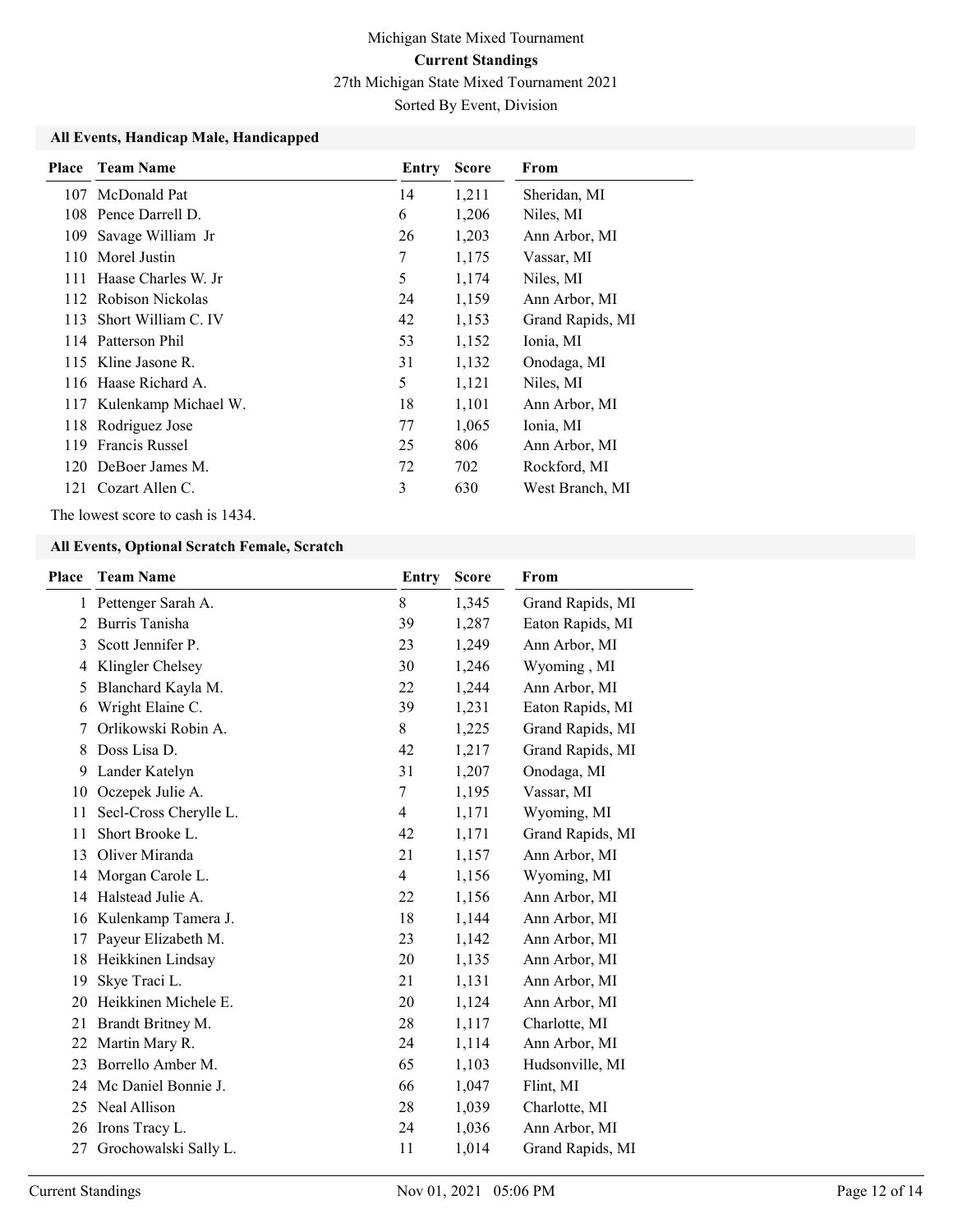Sorted By Event, Division

### All Events, Optional Scratch Female, Scratch

| Place | <b>Team Name</b>      | Entry | <b>Score</b> | From             |
|-------|-----------------------|-------|--------------|------------------|
|       | 28 Purdum Patricia A. | 30    | 1,012        | Wyoming, MI      |
|       | 29 Myers Bekki        | 65    | 1.006        | Hudsonville, MI  |
|       | 30 Gregory Amy        | 66    | 1.004        | Flint, MI        |
|       | 31 DeMario Robin J.   | 11    | 951          | Grand Rapids, MI |
|       | 32 Rondot Tamera J.   | 19    | 497          | Ann Arbor, MI    |

The lowest score to cash is 1217.

### All Events, Optional Scratch Male, Scratch

| <b>Place</b> | <b>Team Name</b>           | Entry            | Score | From             |
|--------------|----------------------------|------------------|-------|------------------|
|              | 1 Bennett Andrew C.        | 71               | 1,398 | Royal Oak, MI    |
| 2            | Ellis Ronald T.            | 20               | 1,358 | Ann Arbor, MI    |
| 3            | Robson Matthew A.          | 20               | 1,316 | Ann Arbor, MI    |
| 4            | Cabot Mike                 | 65               | 1,312 | Hudsonville, MI  |
| 5.           | Neal Mark II               | 28               | 1,309 | Charlotte, MI    |
| 6            | Sears Brian D.             | 39               | 1,305 | Eaton Rapids, MI |
| 7            | <b>Burnette Dave</b>       | 22               | 1,301 | Ann Arbor, MI    |
| 8            | Klingler Andrew M.         | 30               | 1,300 | Wyoming, MI      |
| 9            | Purdum Albert J.           | 30               | 1,292 | Wyoming, MI      |
| 10           | Radant Rodney A.           | 17               | 1,287 | Ann Arbor, MI    |
| 11           | Ciantar Kenneth            | 15               | 1,279 | Monroe, MI       |
|              | 12 Risner William A.       | 22               | 1,278 | Ann Arbor, MI    |
|              | 13 Pettenger Jeremy M.     | $8\,$            | 1,276 | Grand Rapids, MI |
|              | 14 Turner Darrin B.        | 21               | 1,255 | Ann Arbor, MI    |
|              | 14 Schneider John R.       | 23               | 1,255 | Ann Arbor, MI    |
| 16           | Hause Nathan               | 28               | 1,253 | Charlotte, MI    |
|              | 16 Goode Brian             | 66               | 1,253 | Flint, MI        |
| 18           | Rondot Edward D.           | 23               | 1,247 | Ann Arbor, MI    |
| 19           | Stuart Todd A.             | 65               | 1,246 | Hudsonville, MI  |
| 20           | Skye Robert T.             | 21               | 1,244 | Ann Arbor, MI    |
| 21           | Bissett Richard D.         | 46               | 1,231 | Lansing, MI      |
|              | 22 Hubka David A.          | 4                | 1,218 | Wyoming, MI      |
|              | 23 Orlikowski Bill T.      | $8\,$            | 1,213 | Grand Rapids, MI |
| 23           | Morris Charles E.          | 24               | 1,213 | Ann Arbor, MI    |
| 25           | Helm Wayne E.              | $\boldsymbol{7}$ | 1,212 | Vassar, MI       |
|              | 26 Schwannecke Travis      | 68               | 1,205 | Midland, MI      |
| 27           | DeMario Michael            | 11               | 1,185 | Grand Rapids, MI |
|              | 28 Garza Robert            | 66               | 1,175 | Flint, MI        |
| 29           | Smith Richard D.           | 17               | 1,171 | Ann Arbor, MI    |
|              | 30 Lewis Justin            | 45               | 1,167 | Lansing, MI      |
|              | 31 Robison Nickolas        | 24               | 1,159 | Ann Arbor, MI    |
|              | 32 Doss Ryan A.            | 42               | 1,143 | Grand Rapids, MI |
| 33           | Short William C. IV        | 42               | 1,121 | Grand Rapids, MI |
|              | 34 Kline Jasone R.         | 31               | 1,096 | Onodaga, MI      |
|              | 35 Morgan Thomas J. III    | $\overline{4}$   | 1,055 | Wyoming, MI      |
|              | 36 Grochowalski Stanley J. | 11               | 1,049 | Grand Rapids, MI |
|              | 37 Kulenkamp Michael W.    | 18               | 1,021 | Ann Arbor, MI    |